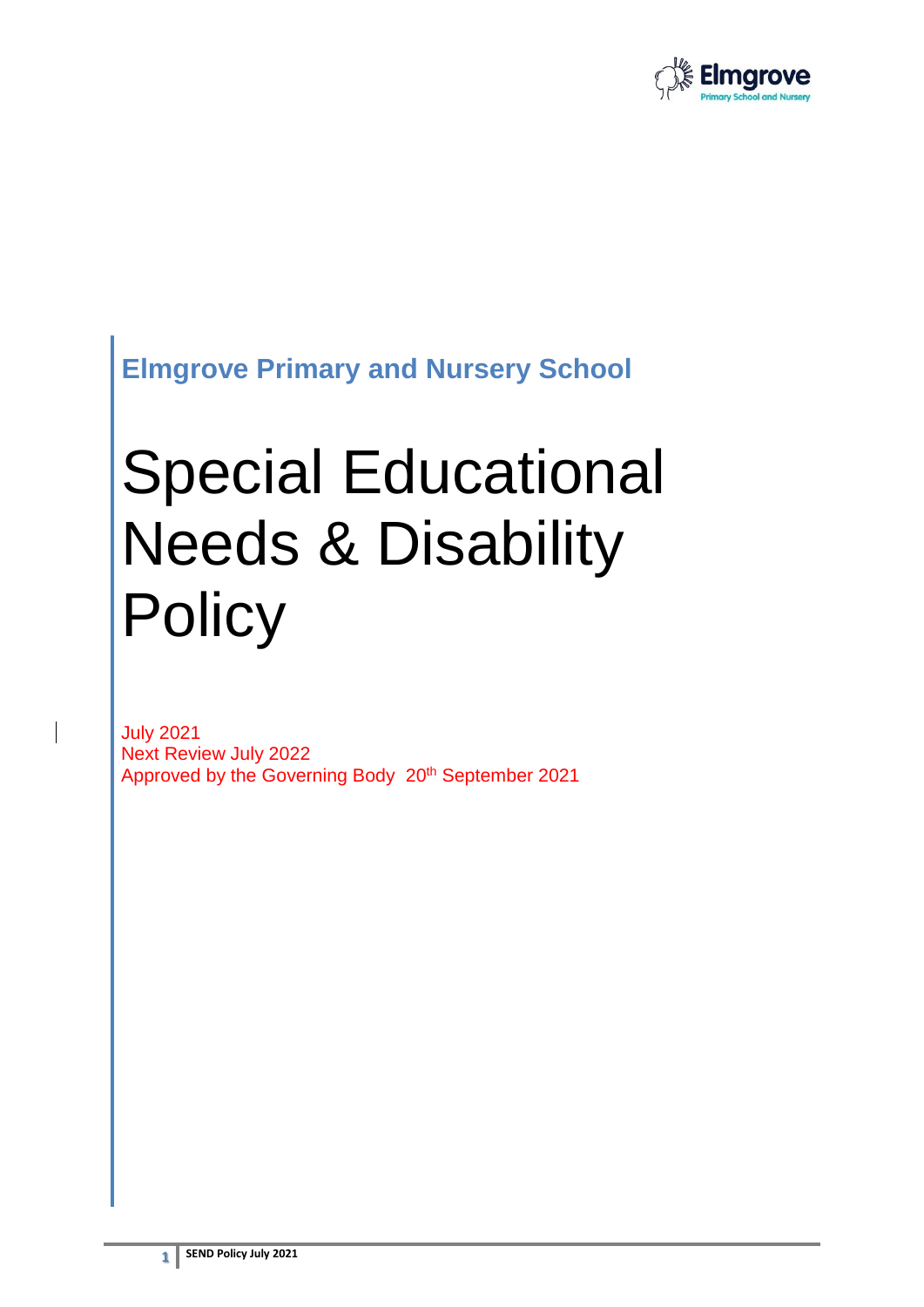

# **SEND Policy**

This policy provides information and guidance for parents, teachers, teaching assistants, nonteaching staff and Governors on our approach to the provision and additional support required by the SEND Code of Practice 2014 for children with Special Educational Needs. The Code of Practice reflects the changes introduced by the Children and Families Act 2014.

The Code of Practice covers 0-25 age range and includes guidance relating to disabled children and young people as well as those with SEND.

# **Definition of Special Educational Needs (SEND)**

Children have special educational needs if they have a learning difficulty or disability which calls for special educational provision to be made for them.

Children have a learning difficulty or disability if they:-

# **(a) Have a greater difficulty in learning than the majority of the children of the same age; or**

# **(b) Have a disability which prevents or hinders them from making use of educational facilities of a kind generally provided for others of the same age in mainstream schools**

From 2009 it became law for every new SENDCo in a mainstream school to gain the masters level National Award for SEN Coordination within three years of taking up the post. Our SENDCo achieved the NASENCo accreditation in February 2020.

We are committed to keep up to date with current legislation and continue to train our staff in all areas of SEND so that we can meet the needs of all pupils.

# **Objectives**

Each child belongs, is valued and has a right to learn

- We believe that all children share equal value and status. All children have a right to develop intellectually, socially, emotionally and physically at their own level and to achieve their potential. We aim to provide an environment and appropriate teaching and support to allow this to happen.
- We recognise that the majority of children may, at some time during their education, experience a period of special need. Our aim is to identify special needs in children and ensure that individual needs are met, including learning, emotional, physical and social needs for the wellbeing of the whole child.
- We recognise that children's needs change over time. We aim to monitor access to the curriculum constantly to ensure that it is appropriate to the needs of the child.
- We believe that all children have positive attributes on which we can build to provide an appropriate learning environment.
- We aim to support the whole child by working with parents and all support agencies including medical, educational and social services. We aim to ensure good communication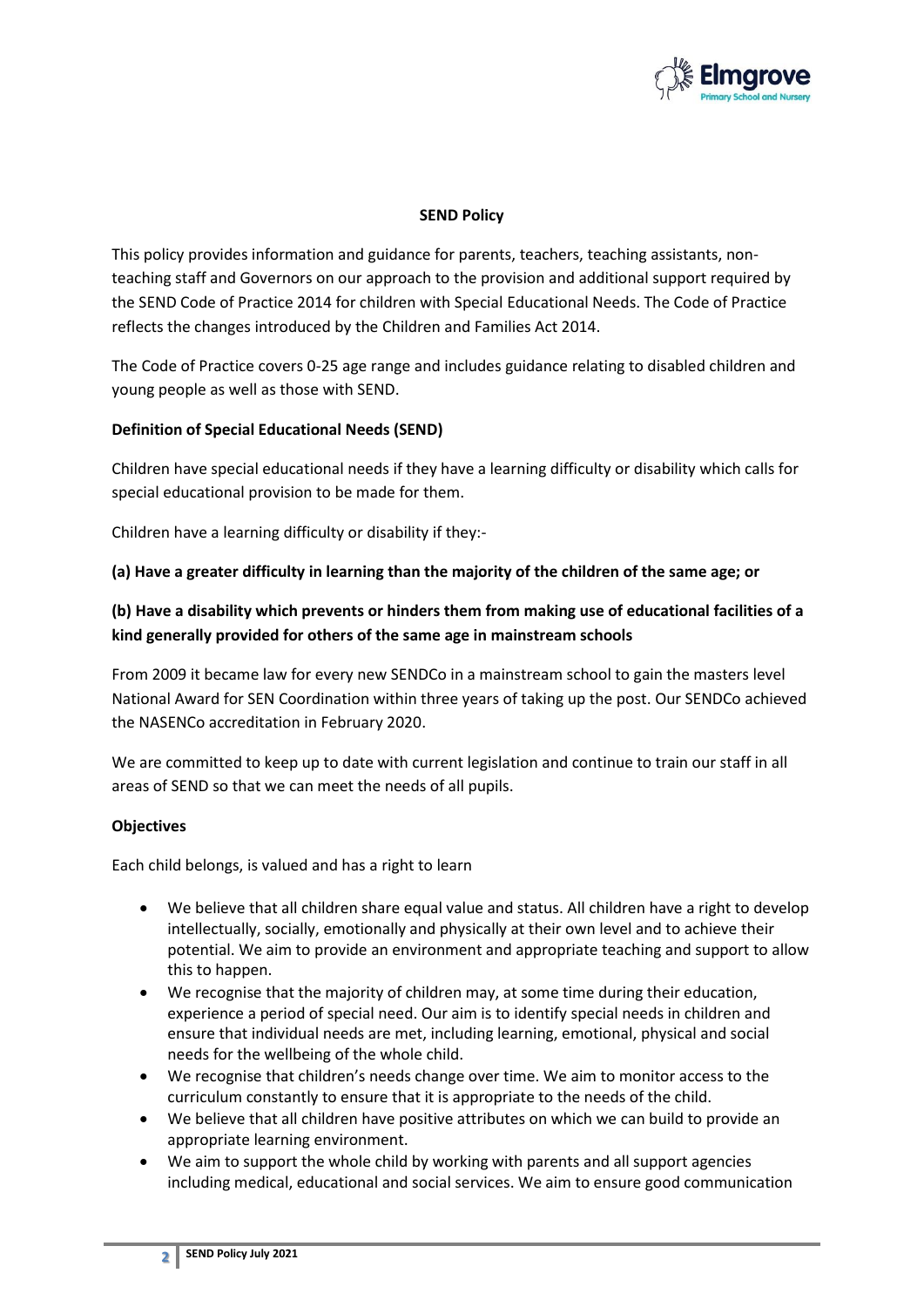

between all members of staff and outside professionals working with the child and to continue this liaison with parents.

• We believe that full integration of children with a special need adds to the school's strengths and enhances the provision for all children and we aim to continue to ensure that the appropriate provision and support is available to enable successful integration.

# **Co-ordination of Learning Support Provision**

The SENDCo has responsibility for all children at all stages of the special needs code of practice. Her responsibilities include:-

- Managing all support for these children, alongside the Assistant Headteacher for the phase.
- Liaising with class teachers, parents and any outside agencies concerned with the child.
- Ensuring, in consultation with the class teacher, that parents are kept fully informed of their child's progress and are consulted at each stage of the identification process.
- Maintaining the school's learning support register.
- In liaison with class teacher, relevant Assistant Head and parents, reviewing and updating support plans for children at all stages of the code of practice.
- Maintaining good communication between the school, support teachers and learning assistants, the wider support team (including medical and education support services) and parents in consultation with the Deputy Headteacher and Headteacher.
- Maintaining and updating all records for these children.
- Working with colleagues to facilitate integration of children into school.

# **Admission Arrangements**

The school follows the Borough's policy on admissions (please see Admissions guidance Appendix 1). In line with the Equalities Act 2010, we will not discriminate against disabled children and we will take all reasonable steps to provide effective educational provision (see Admission policy for the school, as agreed with the Local Authority).

# **Special Provision and Integration**

As an additionally resourced mainstream school for children with physical disabilities, Elmgrove Primary School and Nursery has been adapted for physical access. There are twenty one wheelchair accessible toilets inclusive of two rooms with changing facilities and one therapy room. The integration of children with physical disabilities is a high priority and is facilitated by a team of Learning Support Assistants allocated to individual children who work in conjunction with physiotherapists, occupational therapists, and speech and language therapists.

Additional funding received from the borough is used to provide resources for the integration of 12 children with physical disabilities. Additional funding is negotiated when the number of children with physical disabilities rises.

This team is managed by the SENDCo and provides the children with physical disabilities with support to access the curriculum, as well as physical support (see Access to Curriculum).

The Borough also provides transport to and from school for some of the children with a disability. Small items of equipment, as advised by therapists, to help children access the curriculum, e.g. adapted scissors, angle boards etc., are funded by the school from its ARMS allocation. Larger pieces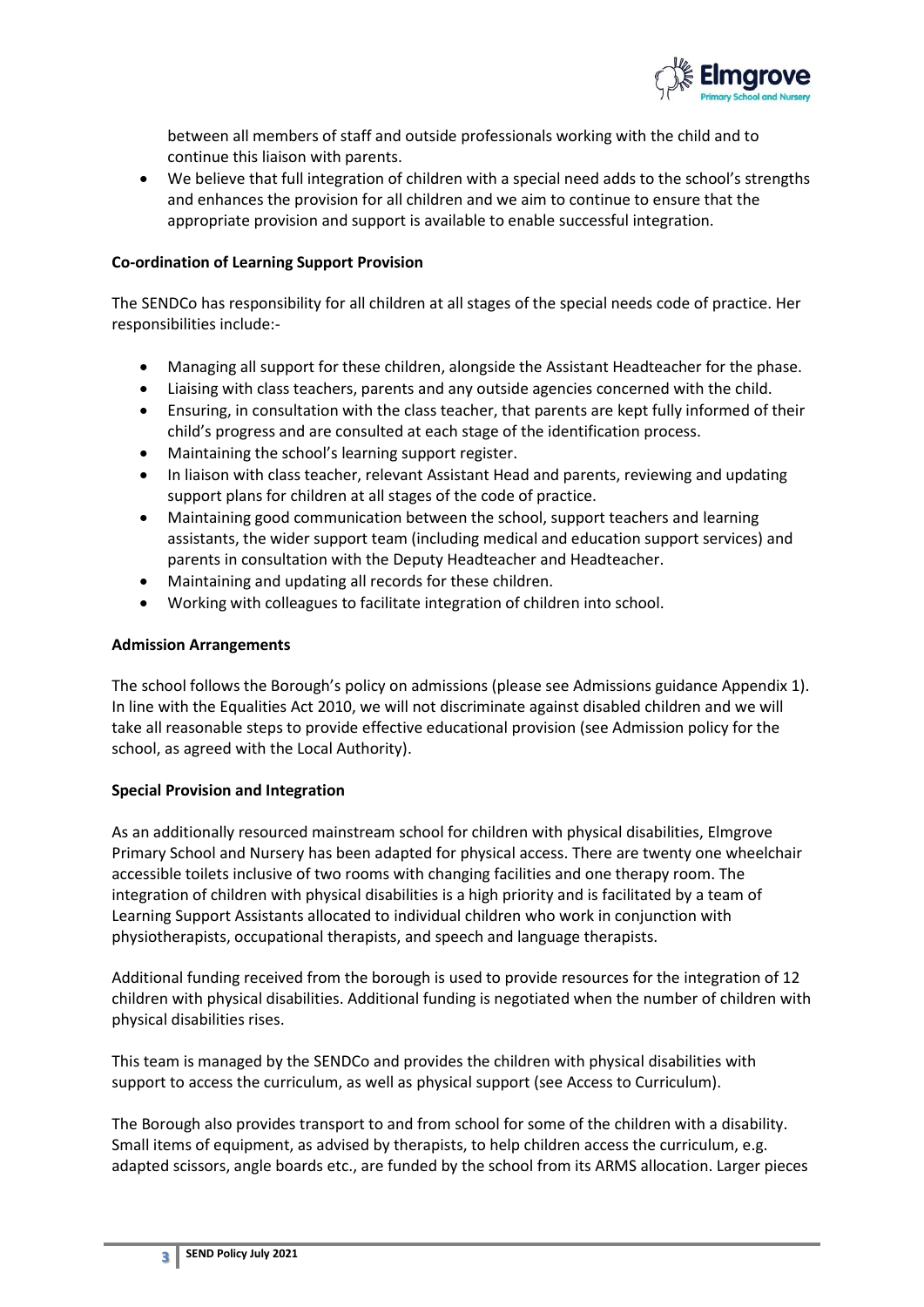

of equipment, e.g. computers with adapted access, standing frames, tricycles etc., are purchased by the Borough according to their priority of needs.

# **Allocation of Resources**

Funding is delegated to the school to support children with SEND who do not have statements of special educational need. These children will be on the school's SEND register at SEND Support (K). This, and the school's delegated budget, is used to maximise impact for children's achievement.

# **SEND Provision and Identification**

High quality teaching which is differentiated and personalised will meet the individual needs of the majority of children and young people. Some children and young people need educational provision which is additional to or different from this. This is special educational provision under Section 21 of the Children and Families Act 2014. Schools must use their best endeavours to ensure that such provision is made for those who need it. Special educational provision is underpinned by high quality teaching and is compromised by anything less.

If a child is considered to have a Special Educational Need, we will always require the consent from their parents or carers. Once agreed we will make reasonable adjustments to teaching so that the child will be able to fully access the Early Years Foundation Stage or National Curriculum (Graduated approach, SEND COP, 2014).

This will be achieved by:-

- Carefully adapting teaching and learning to a child's specific need.
- Monitoring pupil's progress by placing the child on the SEND register.
- Creating SMART targets for children to work towards, to allow them to access the curriculum that are recorded on the support plan.
- Working with the support plan, assessing and reviewing appropriately.
- Keeping the plans in a place where all staff can easily access them (Edukey).
- Carrying out all SEND provision that has been agreed with parents/carers, Special Educational Needs Co-ordinator (SENCO) and Headteacher.
- Informing the SENDCo of children who may require additional support by outlining the child's strengths and concerns on Edukey.
- Contacting outside agencies when additional specialist support is necessary and carry out all targets and strategies that have been implemented by outside agencies.
- Involving the child in decision making about their special education provision
- Working in partnership with parents/carers, valuing their views and contributions and keeping them fully involved in their child's education.

# **Strategies to aid integration**

We accept that different children learn in different ways so a variety of teaching approaches will ensure access to the curriculum for the maximum number of children. The following strategies and approaches are suggested as being suitable to meet children's needs and can often be facilitated by means of support staff in the school:-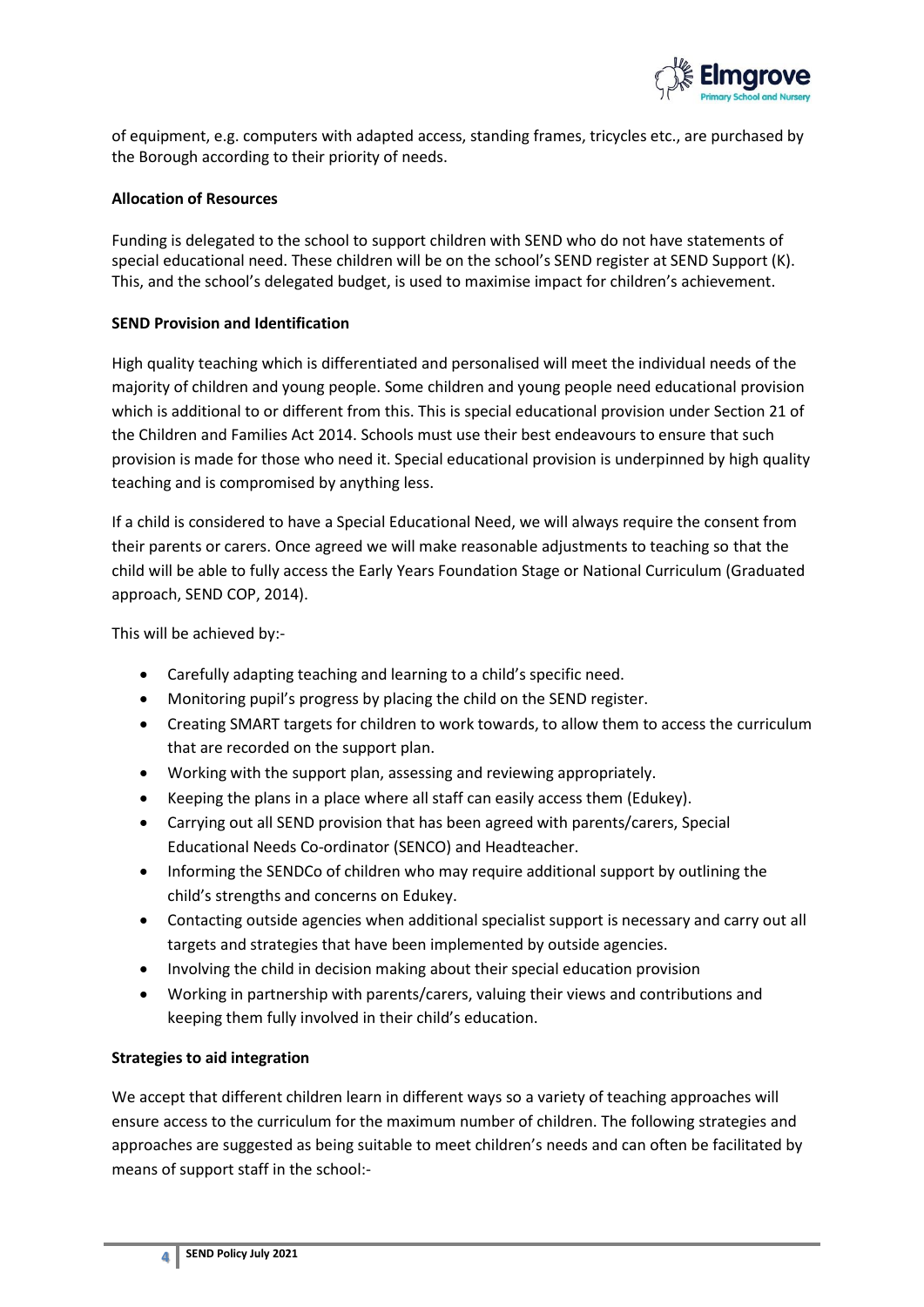

- Co-operative working with peers.
- Practical tasks to reinforce new concepts introduced.
- Opportunities to work in small groups.
- Individual work programmes to practise new skills.
- Visual support materials.
- Incentive or reward systems with clear targets.
- Alternative methods of recording.

Sometimes children work with support in the classroom setting and some children will be withdrawn from class either individually or in a group to work with support staff. This may be:-

- To provide a quiet environment with minimal distractions to encourage concentration.
- For a therapy session that cannot be integrated into everyday classroom activities, or needs quiet or space to be effective.
- To enable a member of school staff or a visiting professional to complete formal assessment.

The key to success in integration is that ways of working are flexible and can be justified as meeting the needs of the child.

# **Pupils with medical needs**

The named contact for pupils who have extended time in hospital or at home is the SENDCo. She will liaise with hospital teachers, outside agencies and parents to support a pupil's learning. She will also inform the Local Education Authority Educational Social Worker if a pupil is or is likely to be away from school due to medical needs for more than 15 working days.

It is the school's responsibility to provide work and materials for pupils who are absent from school for extended periods of time due to medical conditions. The pupils will also be provided with information about school social events, and liaison with peers will be encouraged and facilitated on the school site. The Inclusion Lead will monitor reintegration at the end of the period of absence.

# **Partnership with Parents and Carers**

Local authorities must ensure that children, their parents and young people are involved in discussions and decisions about their individual support and about local provision.

This will be achieved by:-

- The class teacher is the initial point of contact for responding to parental concerns.
- Class teacher will ask the child what support they feel they need.
- The SENDCo will be available for meetings with parents and carers who have concerns about pupil progress or about the support they are receiving. At these meetings the SENDCo/Class teacher will record parent views and will inform parents of the level of support they are receiving
- Parents and carers will always be consulted if a child is identified as having Special Educational Needs and may be involved in devising strategies for their child.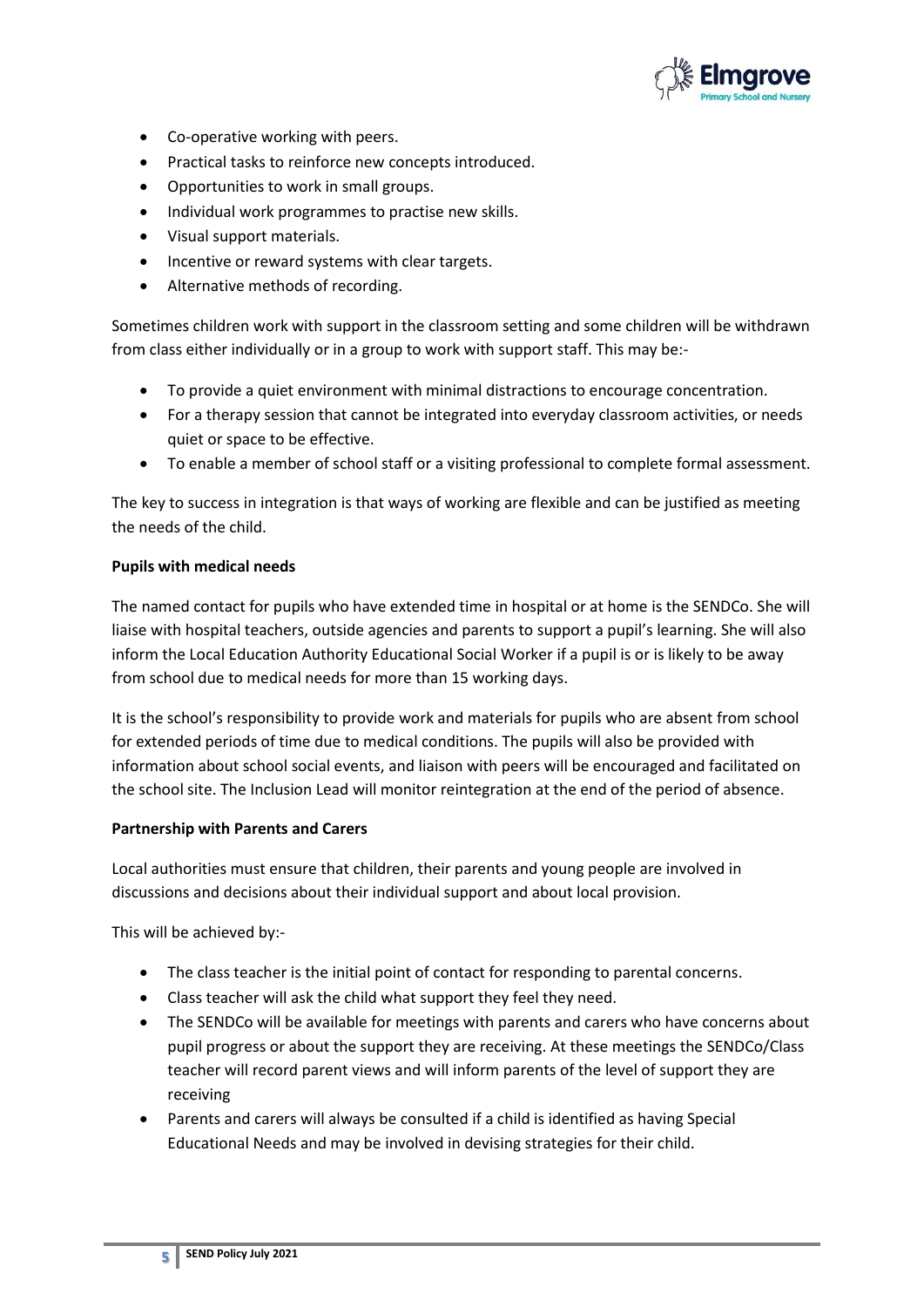

• Parents and carers will be asked for their consent for any involvement by medical or other outside agencies

# **SEND support plans**

SMART targets will be drawn up collaboratively by the SENDCo, class teacher and teaching assistant (TA), parents and child (where applicable). They are recorded on a SEND support plan that allows all staff to display SEND pupil progress over time. It will consist of achievable targets that are specific to the child's needs. The progress of pupils identified as requiring additional support will be closely monitored by the class teacher and TA and targets will be worked with on a daily basis. Termly reviews of programmes and progress will then take place and will be discussed between parent, child and class teacher, as well as Pupil Progress Reviews.

The SEND support plan will document all types of interventions used to support the children from Wave 1 to Wave 3:

**Wave 1 -** Differentiated quality first teaching.

**Wave 2** - Targeted small groups support delivered by teachers and/or teaching assistants responding to identified gaps in learning for specifically identified groups of children. Targets for the support are set and reviewed at Provision Management Meetings and tracked on the whole school provision map. (Children are identified as needing SEND support or Narrowing the Gap; Non SEND)

**Wave 3 -** This support is highly individualised, usually one to one and informed by advice from outside agencies and specialist teachers. For example; Speech and Language Therapy Service, Occupational Therapy, Primary Behaviour Service (The Helix), Harrow Counselling service and Educational Psychologist. Children are identified as having SEND and who receive Wave 3 support are classified as SEND Support. Children with statements/EHCPs receive predominantly Wave 3 support.

# **Evaluation of Wave 1, 2, and 3**

All pupils' progress is evaluated at Pupil progress and provision management meetings. Progressive targets and additional support could be put in place as deemed necessary. Children who continue to struggle to make progress with this support will be considered for referral to an outside agency so the school gains further more specialised advice leading to Wave 3 support. Children who continue to fail to make progress with this support will be considered for referral to additional outside agencies, or as a last resort an application for Statutory Assessment (EHCP) may be considered at this stage.

# **Education Health Care Plans**

In cases where needs are exceptional, the school, parents/carers may request that the Local Authority make an assessment of educational and health needs and consider whether or not to issue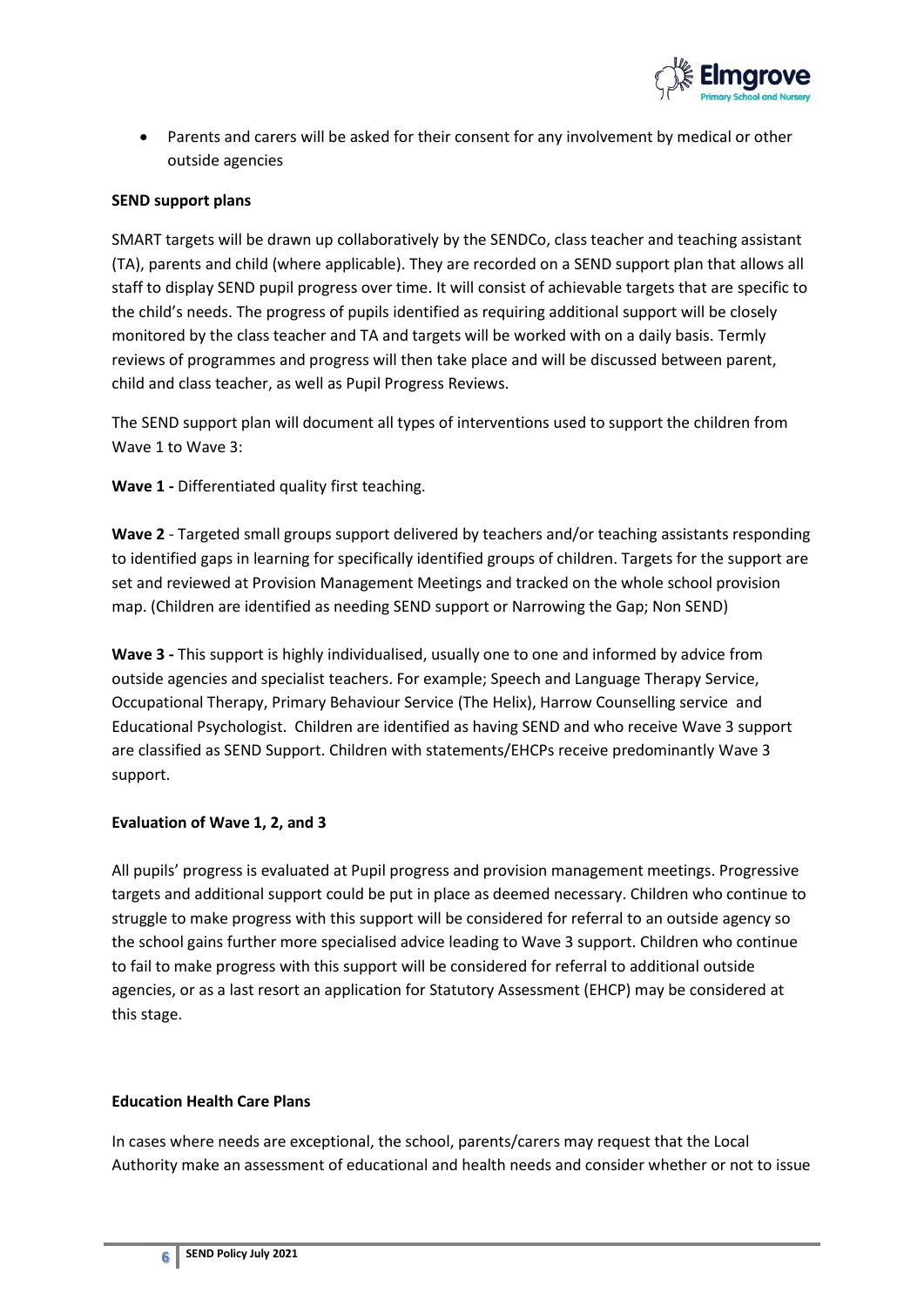

an EHCP. If an EHCP is issued the Local Authority may consider the child to require specialist provision for their education. The parents' views will always be part of this decision making process.

# **In-School Review – Additional Provision Meetings**

Any pupils whose progress gives cause for concern will be discussed at the In-School Review. This is a termly meeting with outside agencies, normally the school's allocated Education Psychologist, who will discuss these children and appropriate ways forward will be suggested.

# **Assessment Procedures**

To assist the school in identifying children with SEND and for monitoring progress there are a variety of assessment procedures in place.

- Progress is monitored regularly through teacher assessment of the pupil against their Provision Maps throughout the year. If a teacher feels a pupil gives cause for concern they may discuss it with a senior teacher, Special Needs Co-ordinator (SENCO) or parent.
- The SENDCO may observe or use other tests to assess a pupil's needs, when it is felt necessary and can approach external agencies for help.

# **Responsibility for SEND**

- The class teacher shows provision for all the children in their planning through careful differentiation. Their classroom management ensures that resources such as people, time and materials are used efficiently so that children with SEND can access the National Curriculum.
- All adults supporting SEND children are involved in the review of the Provision Maps. Records are kept of the work done with the children. These records are essential when Provision Maps are reviewed.
- **Class teachers have responsibility for all children in their class.**
- Provision for some children will involve other agencies. This is coordinated through the SENDCo in discussion with the class teacher. **It is the class teacher's responsibility to implement any specialist programme that has been given to a child in their class.**
- When a child has an EHCP the SENDCo works closely with all the professionals involved. EHCPs are also reviewed annually by all concerned including the pupil, parents/carers and SENCO.

The Headteacher has overall responsibility for all the children in her care.

# **SENCO Responsibilities**

The Special Education Disability Needs Co-ordinator (SENDCO) is responsible for co-ordinating the day-to-day provision of education for children with special educational needs.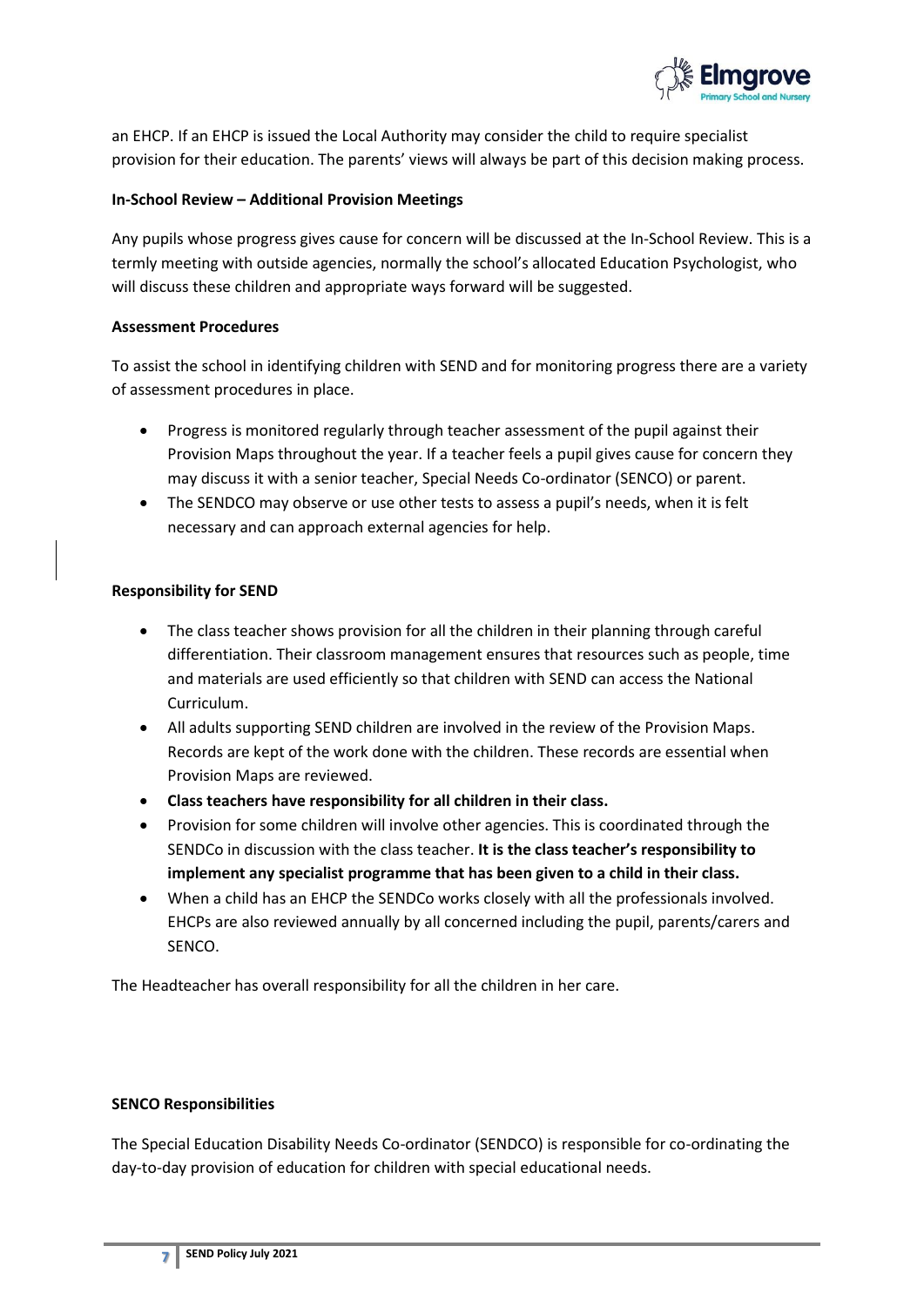

- The day-to-day operation of SEND Policy
- Monitoring the movement of children within the SEND system in school
- Co-ordinating provision for children with special needs, including time-tabling support
- Allocating resources for children with SEND
- Maintaining the school database and overseeing record keeping for children with SEND
- Contributing to the in-service training of staff
- Liaising with and advising staff and parents/carers
- Liaising with external agencies
- Organising In School Reviews, EHCP monitoring and other multi agency meetings
- Maintaining records for SEND children and passing them on when pupils leave
- Reporting to Headteacher and Governors
- Gaining further knowledge skill through attending courses
- Evaluating and facilitating the implementation of new initiatives in consultation with the Headteacher and Governors
- Reviewing and updating the SEND policy in consultation with staff and Governors

# **Outside agencies**

Elmgrove Primary School endeavours to work successfully with outside agencies and it is the role of the SENDCo to liaise with all the agencies and ensure that pupils receive the best service. We are unusual in that we also directly commission services from:

- Speech and language therapy; 2 day service (varies subject to need), as well as additional allocated time for children with SALT written into their EHCP
- OT/Physiotherapists; 1 day service (varies subject to need), as well as additional allocated time for children with OT/Physio written into their EHCP
- Harrow Schools Counselling Project 3 days, weekly
- Educational Psychology service allocated time through the year; as predetermined by EP service
- Primary Behaviour service; The Helix Upon request
- Ash Tree Clinic / CAMHS (Child and Adolescent Mental Health Services) Suitable for children 8 years+ requiring a medical diagnosis related to their behaviour
- Harrow Horizons A Barnado's charity who provide therapy sessions for vulnerable children
- Sensory Team specialist teachers from the visual or hearing impairment team

The SENDCo is responsible for coordinating these staff and meets with them at least half termly to prioritise case load and organise meetings with parents and staff to ensure successful and cost effective delivery of these services.

The SENDCo can also refer children to paediatric doctors via a child's GP. Referrals to any agency require parental consent.

# **School Self-evaluation of policy and practice**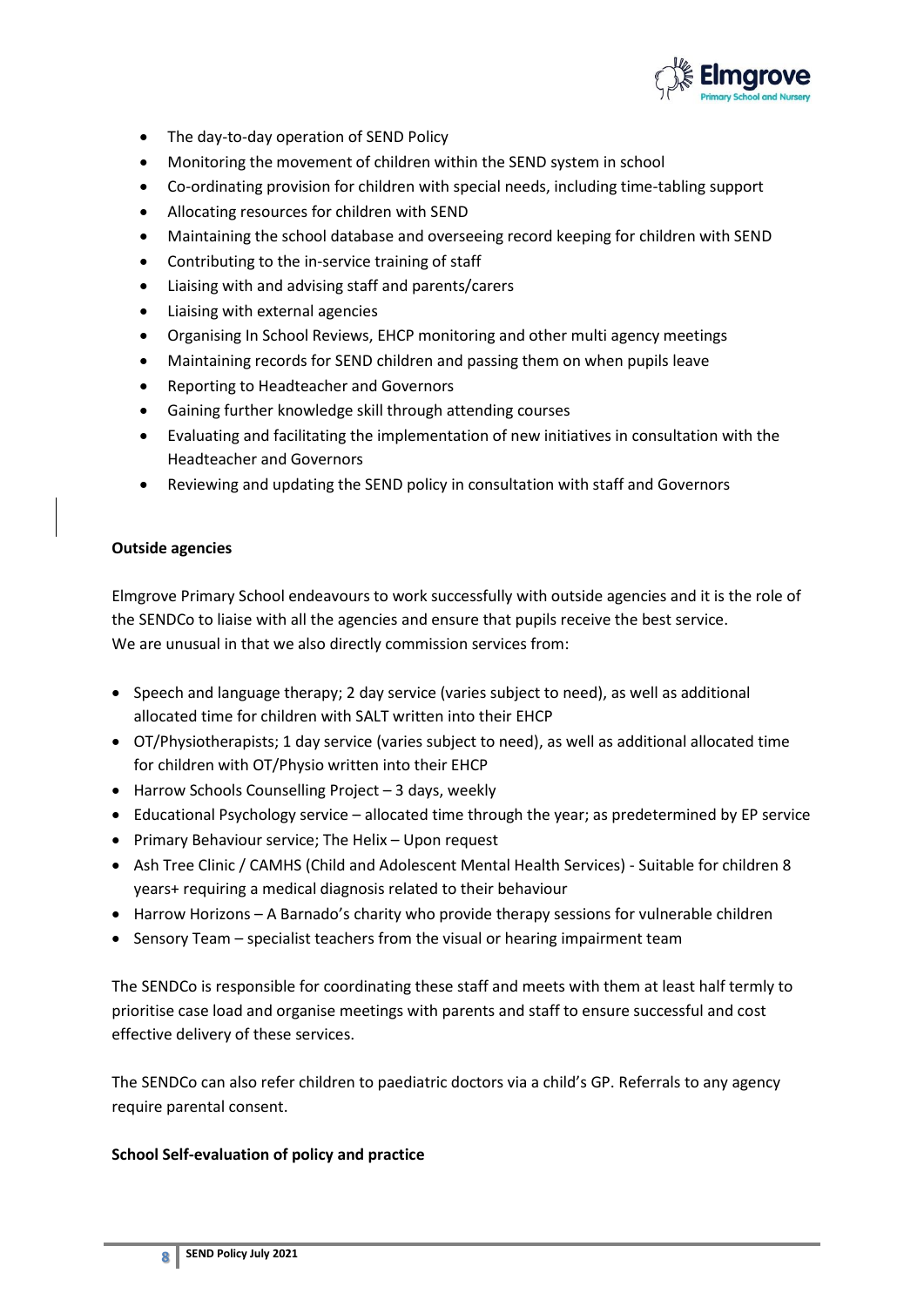

The successful delivery of this policy is evaluated through the School Self Evaluation Strategy. The following analysis is completed routinely to monitor and evaluate school success.

- **Pupil Progress and Provision review** meetings tracking pupil progress occur at least termly between SENCO, head teacher and class teachers.
- **Data analysis** termly analysis between SLT leading to reports from SENDCo to Governing Body identifying attainment and analysing progress of key vulnerable groups.
- **School Development Plan Evaluation** termly evaluation of progress by the Governing Body
- Annual School Self Evaluation and School Development Plan staff and governors work together to review progress against the school development plan.

# **Complaints**

Parents are welcome to come into school and discuss their child's needs with teaching staff. In addition to the formal occasions such as Parents' Evenings held each term, and Annual Reviews for each child with an EHCP, more informal short meetings can usually be arranged for the same day. Appointments are made for longer meetings or meetings involving several people. If parents' concerns about the special needs of their child are not resolved by a meeting with the class teacher or the Inclusion Lead then appointments can be made with the Deputy Head or Headteacher. In very rare cases if issues remain unresolved, parents can raise concerns with the Governing Body, or may contact the Borough Head of Learning Support. Parents' concerns are always noted and as much relevant information on the child as is possible is collected for informed consideration (Please see **Concerns and Complaints Procedure** on school website)

# **Inset Training**

Our approach is always to build on and extend what staff already know, exploring differences in the learning processes more deeply. We want all staff to realise that meeting special needs is an extension of their existing skill and expertise. The Inclusion Lead attends appropriate in service courses both within and outside the Borough, as available.

Learning assistants receive ongoing training from the Inclusion Lead on ways to differentiate the curriculum to ensure access and also from outside therapists working with the children. Learning assistants are also actively encouraged to attend Borough inset sessions. Specific training for support staff is organised by the Inclusion Lead on INSET days. This involves training from the Speech Therapists, Physiotherapists, Occupational Therapists and local school Learning Hubs with regard to their role in school and equipment issues. Training is also provided by various external professionals on an ongoing basis. Some learning assistants are given regular first aid training which is updated at intervals, and training on all the health procedures required by the individual children as necessary. They also access annual lifting and handling refresher courses.

All Learning Assistants have a professional development interview and performance targets are set for the year.

# **Role of Governors**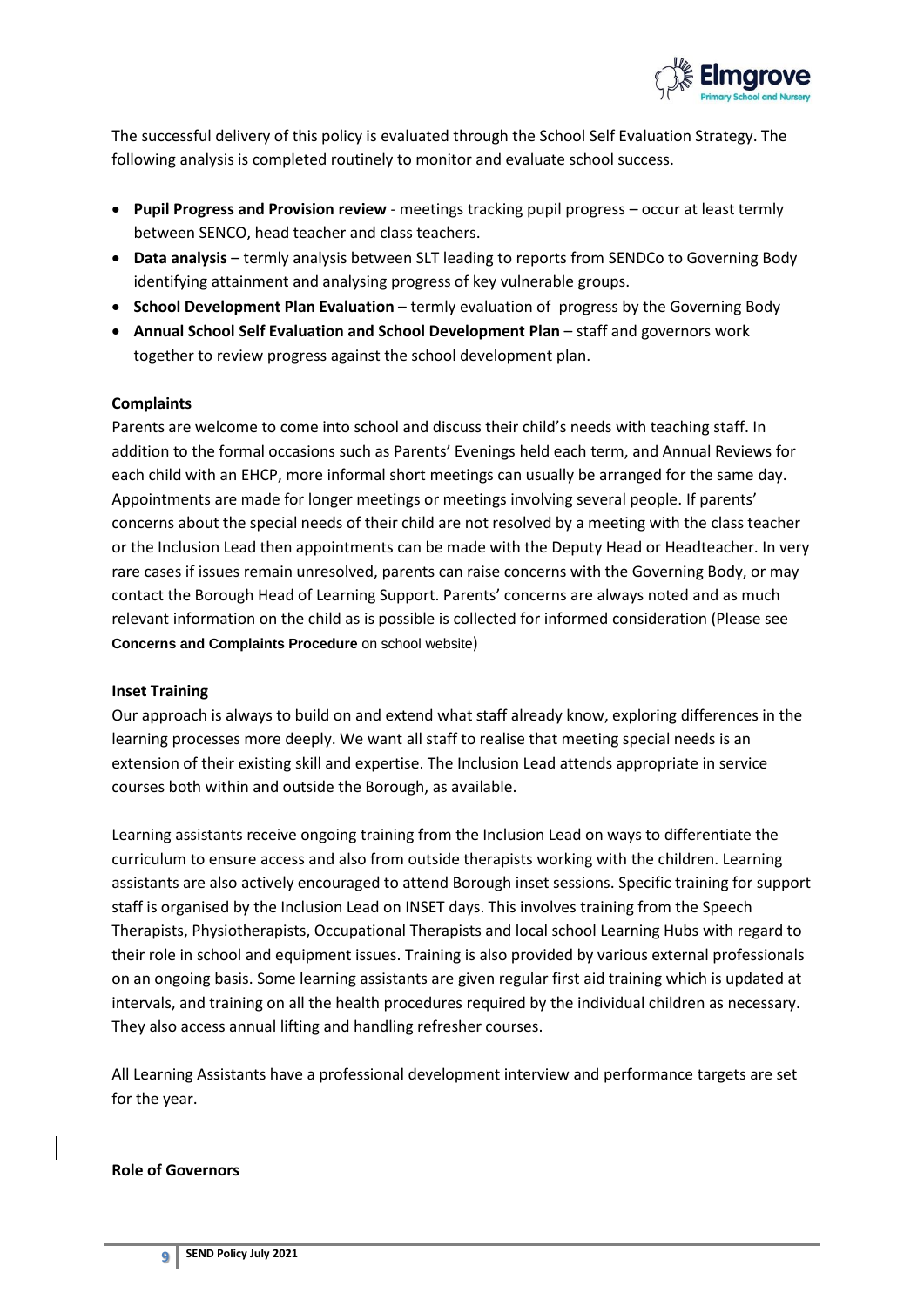

The governing body has due regard to the Code of Practice when carrying out its duties toward all pupils with special educational needs. The Governors are kept informed and consider the overall provision and development for children with SEND. The Headteacher and Governors review SEND expenditure annually through the budget setting process. The SENDCo's report to the governing body includes an SEND Update.

There is an identified Governor with the responsibility for overseeing the schools provision for pupils with special educational needs, who meets regularly with the SENDCo for an update as to the latest developments. The SEND Governor ensures that all Governors are aware of the schools SEND provision, including the deployment of funding, equipment and personnel. The Governors ensure that the policy for special educational needs is regularly reviewed.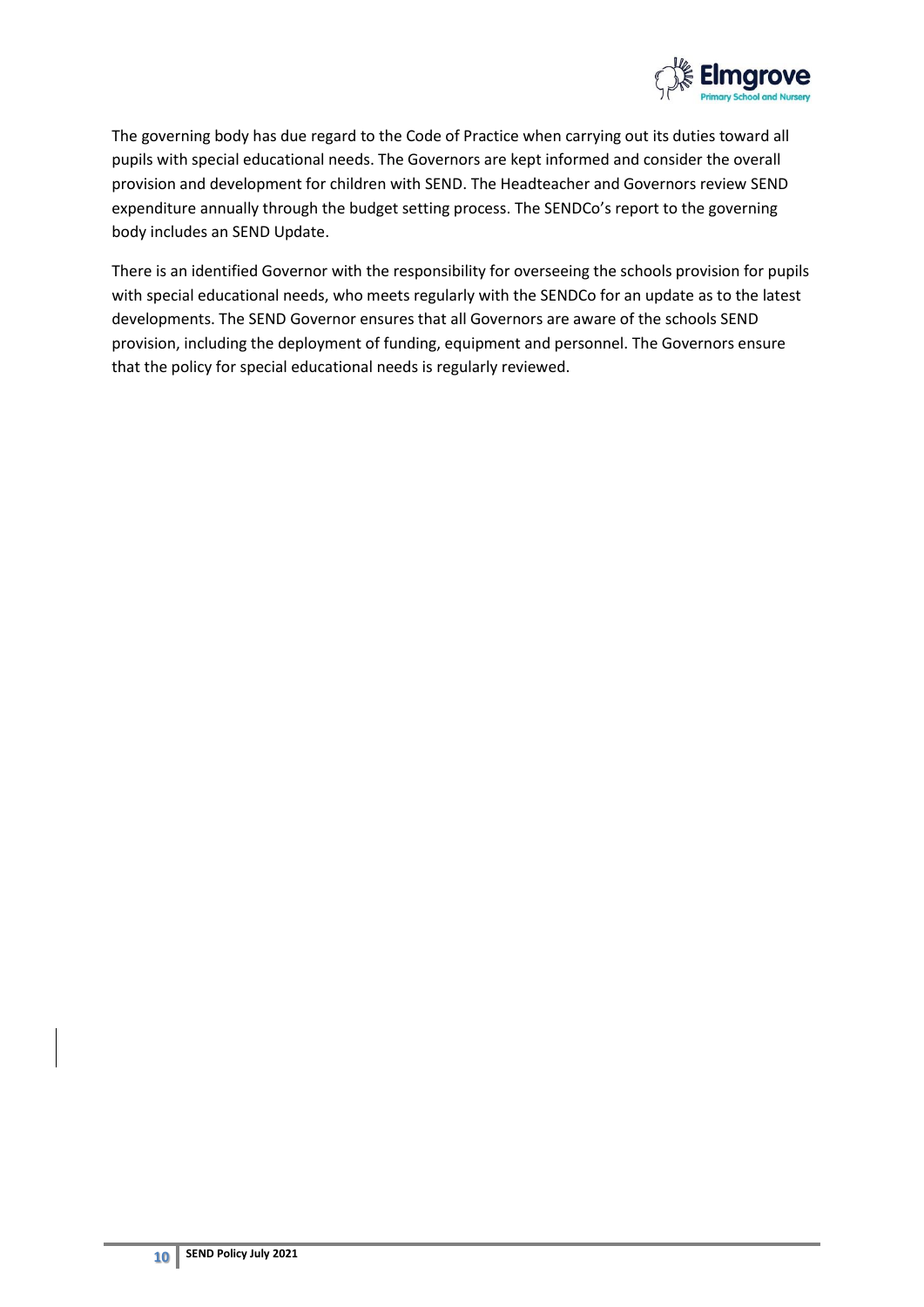

Appendix 1: LA Admissions Guidance

# Elmgrove Primary School



# Additionally Resourced Mainstream School

# Admissions Guidance

Specialist provision for pupils with Physical Disabilities

Elmgrove Primary School Kenmore Avenue Harrow, Middlesex, HA3 8LU

Telephone: 020 8909 2992 [www.elmgrove.harrow.sch.uk](http://www.elmgrove.harrow.sch.uk/)

Headteacher – Miss S Neary

SENDCo – Mrs D El-Jacifi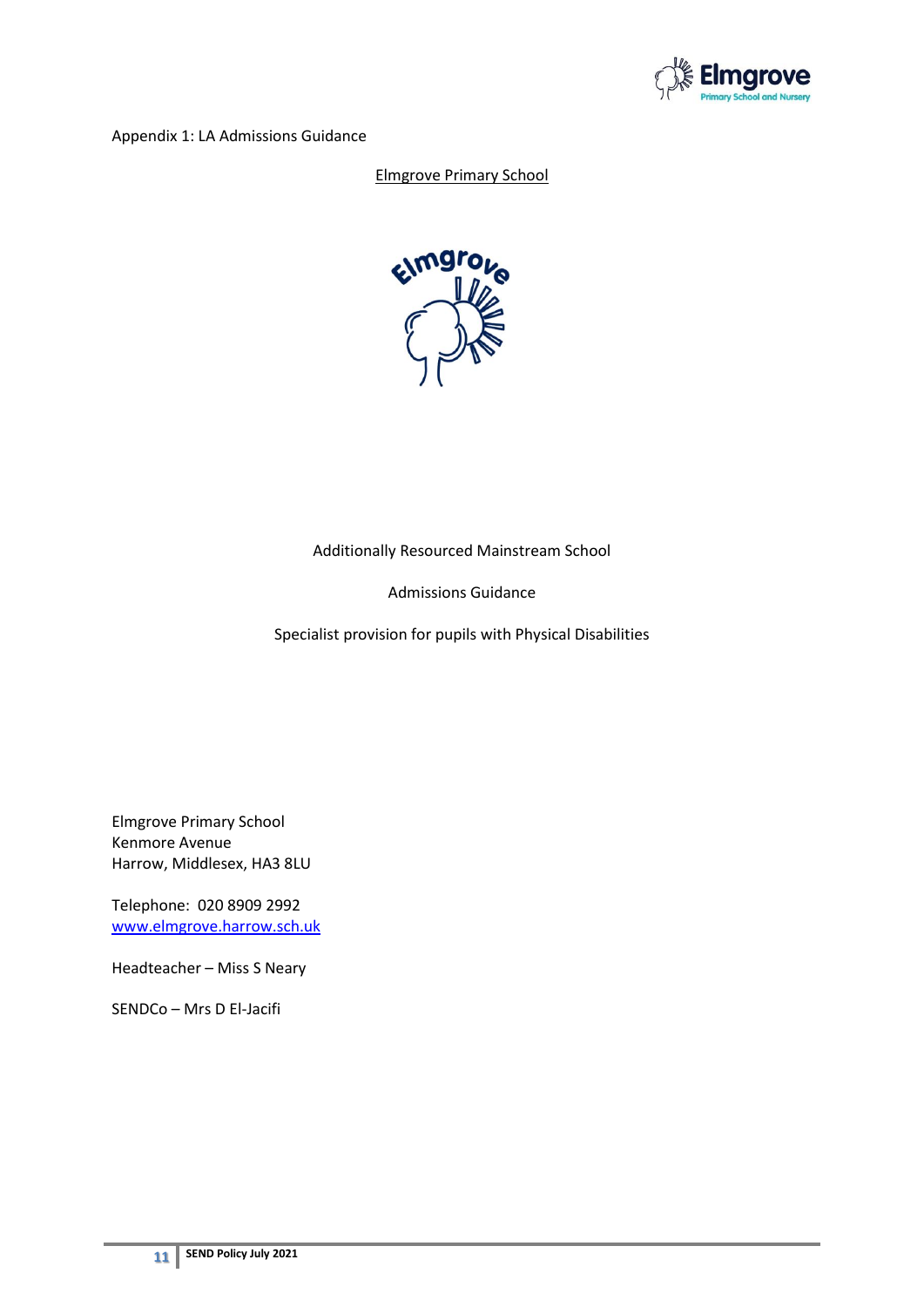

# **Introduction**

The vast majority of pupils with an Education Health and Care Plan (EHC Plan) or statement of Special Educational Need (SEN) will attend their local school. Some of those will require funding from the local authority in addition to the SEN funding already delegated to the school. For a small minority of pupils, a special school setting is required so that the pupil can be in a small group and specialist setting all of the time.

The specialist provision at Elmgrove is for pupils who do not require a place in a special school but would find it difficult to make adequate progress and close their attainment gap without additional support provided through the provision. The aim of the provision will be to promote a clear ethos throughout the whole school that promotes inclusion, high expectations and a commitment to improve outcomes for pupils with physical disabilities.

# **Description of resourced provision**

Elmgrove Primary School has an additionally resourced provision funded by London Borough of Harrow for pupils with a physical disability who have an EHC Plan.

Elmgrove Primary School is a fully accessible school for pupils with physical disabilities. Special facilities include a therapy room, a lift to access upstairs classrooms in the temporary building, fully functional disabled toilets and showers and access to specialist equipment such as hoists as well as changing facilities.

The school provides adapted play equipment and adapted in-class resources. The school has well established teaching assistants who have specific training to support children with physical disabilities.

Staff working with a child with physical disabilities may have the following training as necessary:

- Lifting and handling
- Changing
- Training to support differentiation of the curriculum,
- Specific therapeutic training working with the OT/SALT/Physio
- Evac chair training
- Physical intervention training

A description of the school's provision for pupils with SEN will be outlined in the school's SEN Inclusion Policy which is on the school's website: [www.elmgrove.harrow.sch.uk](http://www.elmgrove.harrow.sch.uk/)

# **The purpose of the resourced provision**

The aims of the provision will be to offer inclusion mainstream education and social opportunities, alongside access to specialist intervention from teaching staff and in class support. Pupils will be enabled to make good progress in their learning, communication and social skills.

Pupils attending the resourced provision will

- Receive special educational support they require from appropriately qualified staff.
- Be provided with any additional services from partner agencies, where required and agreed.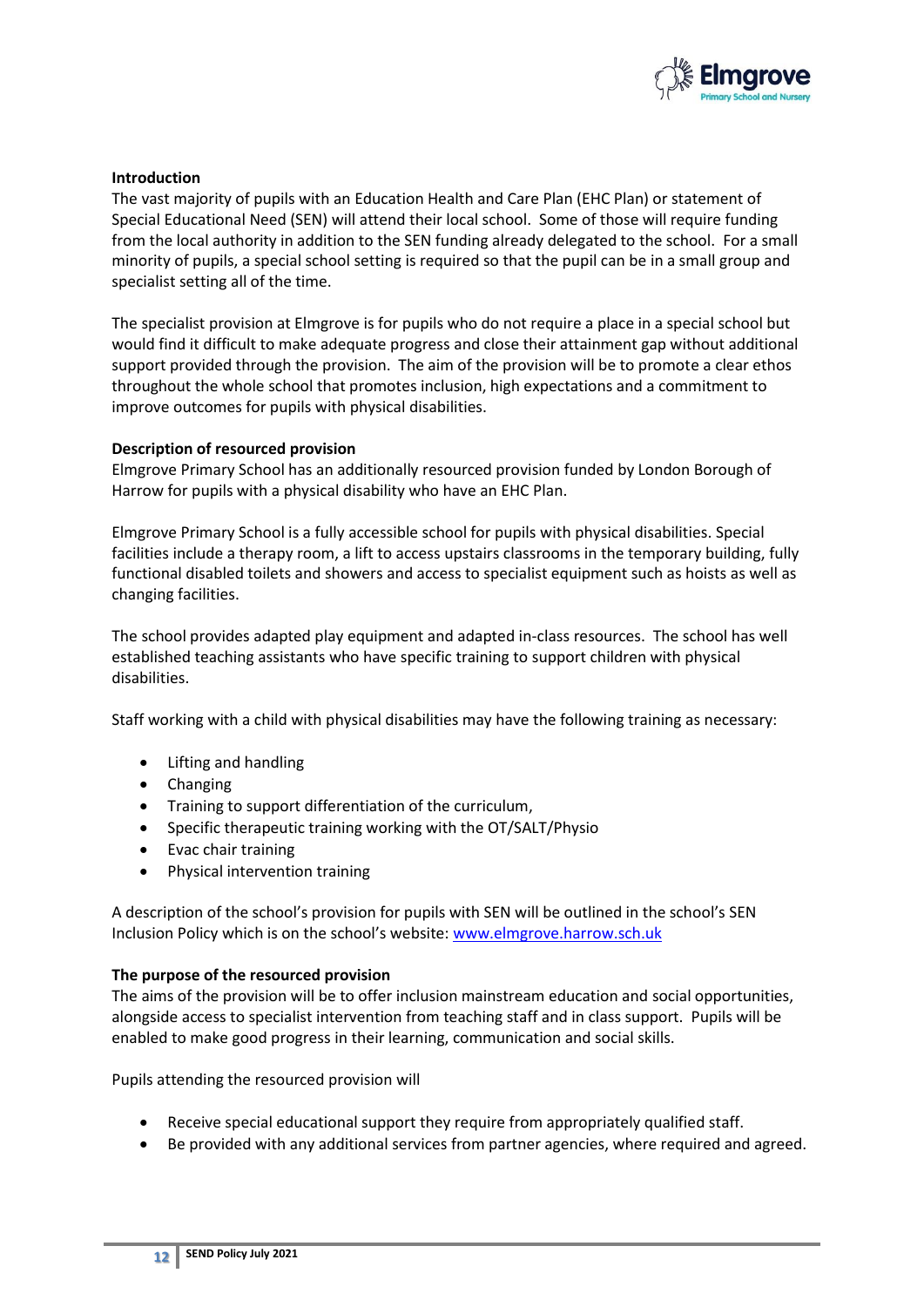

This is a partnership commissioning agreement between Elmgrove Primary School and the Local Authority SEN Service.

# **Admissions criteria**

All pupils entering the provision will have;

- An EHC Plan which indicates physical impairment as a primary need.
- The pupil is likely to require specialist support and the availability of specialist resources (eg small group or therapy room) to enable them to be educated as much as possible inside the mainstream classroom.
- An ability to fully access learning in a mainstream classroom. They will also have the potential to manage the elements of an academic and social environment of a mainstream school with the support of skilled specialist support and consistent implementation of an individually tailored programme. This would include access to the wider curriculum and interaction with peers.

# **Admissions Process**

- Refer to Appendix A flowchart of admissions process
- Admission to the resource will be recommended by the local authority through the SEN Assessment and Review (SENARS) Panel based on assessments as part of the statutory process and the above description of needs.
- All pupils placed in the resource will be subject to an EHC Plan.
- All relevant information on the pupil's needs will then be forwarded to the school as part of the formal consultation on the placement of a pupil with an EHC Plan in line with the SEN Code of Practice 2015
- The local authority will seek the views of the school on suitability of placement and availability of places in the year group prior to making a final decision. In the consultation process, the local authority will have due regard to the number and profile/balance of needs within the resourced provision.
- The expectation is that a pupil will be admitted into the correct year group for his or her age.
- For out of borough pupils, other local authorities must consult with Harrow Council, Special Educational Needs Assessment and Review Service (email; [senassessment.reviewservice@harrow.gov.uk\)](mailto:senassessment.reviewservice@harrow.gov.uk) as the provision is a partnership agreement between the local authority and the school.
- The appropriateness of continuation of placement will be monitored through the statutory annual review process.

# **Financial Arrangements**

Funding for ARMs places is allocated differently to those children who are funded for their EHCP as part of the mainstream school.

For ARMs places, part of the funding is allocated through the schools funding formula (first £4,000) and the remainder (up to £10,000) place funding is allocated from the High Needs Block. In addition some pupil attract top funding (Element 3). The full Element 3 funding is allocated at the start of the financial year. At the end of each term, the Element 3 funding is adjusted to reflect movements in pupil numbers and funding is clawed back per term per place where there is not a child in that place.

For out of borough pupils, the funding will be recouped from the pupil's resident local authority based on actual start dates and end dates. If a pupil leaves a place midterm, the remaining days will not be funded unless another pupil fills the place.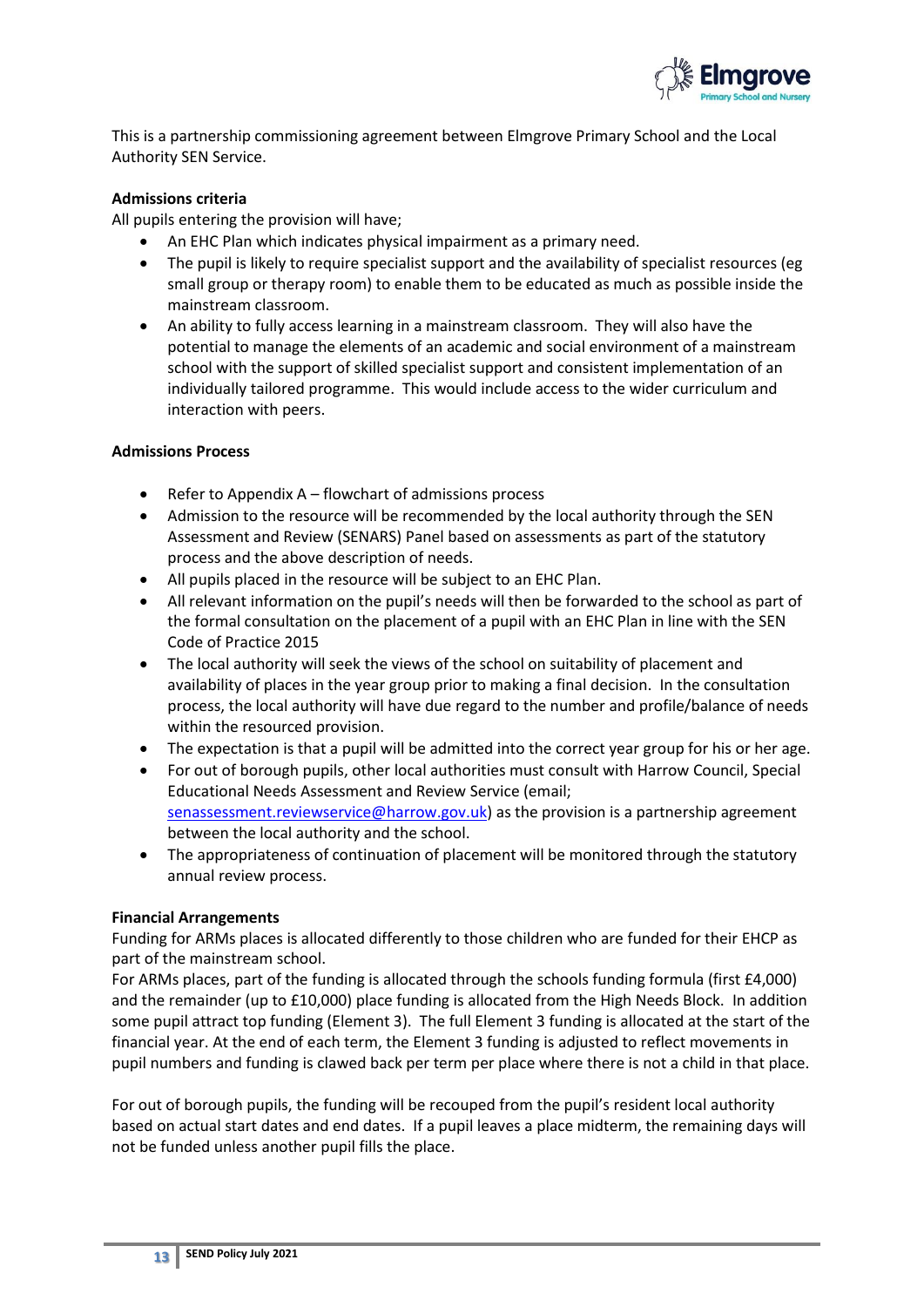

The local authority and the school will review the number of commissioned places annually and make a decision regarding the number of places required for the forthcoming year.

For children who have an EHCP as part of the mainstream school, where individual pupils require additional support that costs more than £6,000, the excess should be met by top-up funding associated with the individual pupil. In 2020-2021 a new High Needs Banding Matrix has been introduced to provide top-up funding for pupils with EHCPs. Changes will apply to new EHCPs issued from 1<sup>st</sup> April 2020. Current EHCPs will be transferred to the Matrix through the Annual Review process.

# **Review, Monitoring and Evaluation**

# **School**

The Head Teacher of the school will have overall responsibility for the day to day management of the provision and for ensuring that the performance of staff is managed appropriately.

# **Pupil**

Successful outcomes for pupils will include clear progress in their learning and development. Pupil progress will be measured through the statutory annual review process for pupils with an EHC Plan or statement of SEN.4

# **Guidance for transfer out of the provision to a different specialist provision**

Recommendations to consider placement at a different specialist provision may be made following an annual review meeting. Where a recommendation is made the following would normally apply;

- Despite a high level of specialist intervention over time, the pupil has prolonged difficulties in accessing the mainstream curriculum and managing the social demands of the school environment.
- Limited progress has been made in meeting his/her outcomes and in developing the independence, social and behavioural skills required to move towards greater participation in mainstream activities.
- There is evidence that the pupil's social and emotional wellbeing is becoming adversely affected
- The views of parents/carer, school staff, relevant professionals and the pupil will be taken into account.
- Following careful consideration of all information and evidence gathered the SENARS will make the final decision on whether or not transfer is appropriate
- SENARS to communicate the decision to parents/school and lead the discussion with parents/recommend an alternative placement.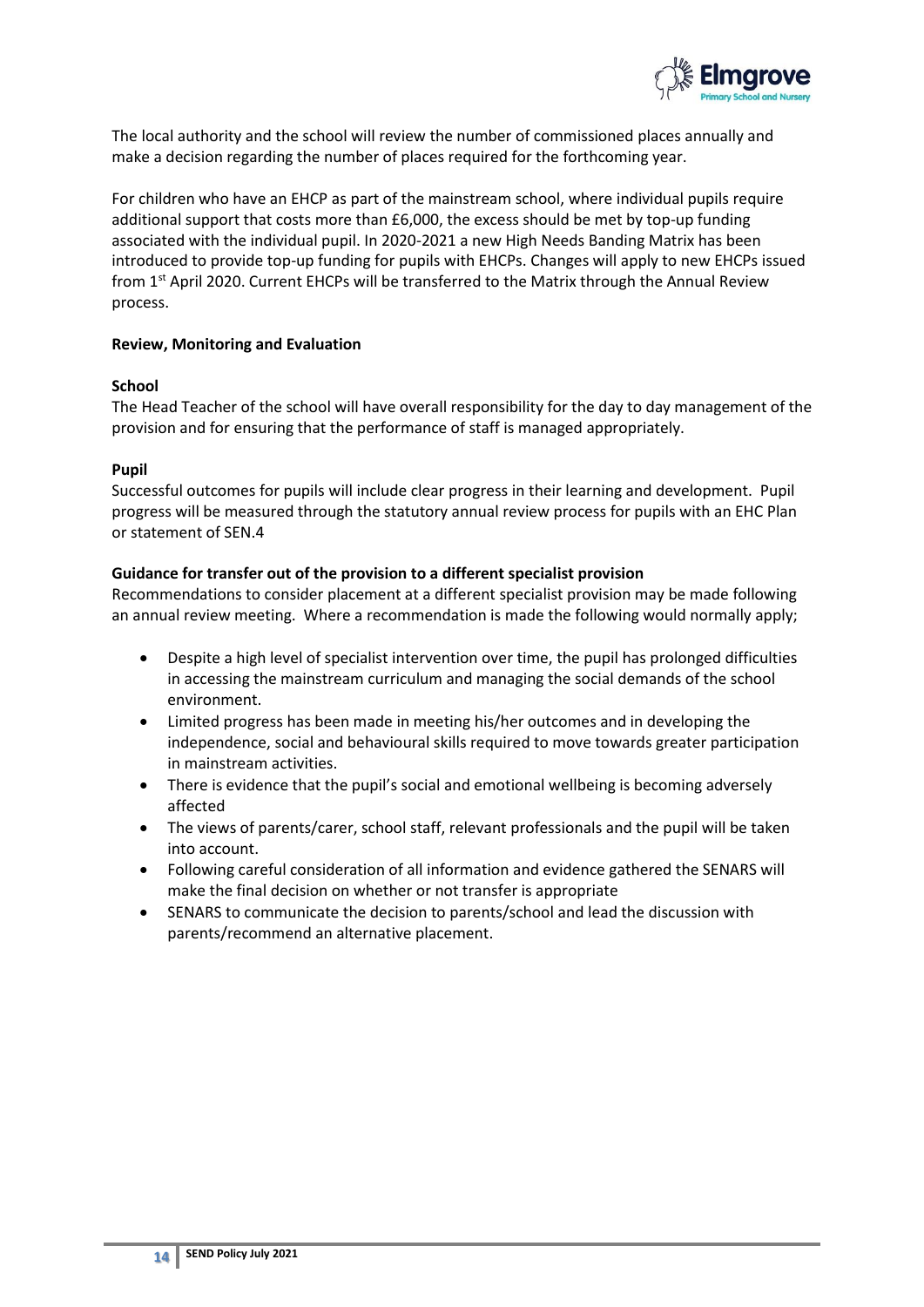

# Appendix A ARMS REFERRAL PROCESS (QUICK GUIDE)